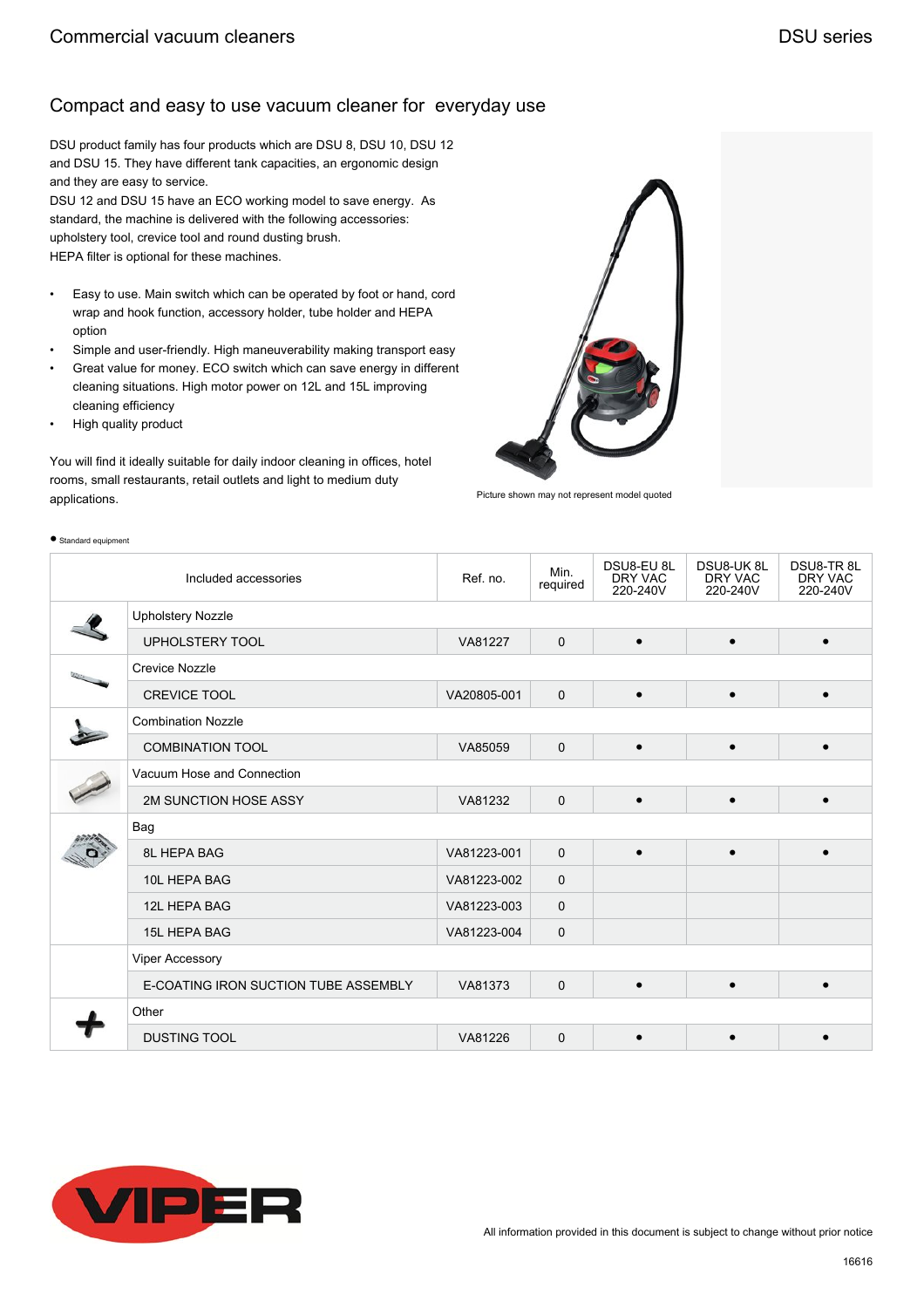| Standard equipment |                                      |             |                  |                                  |                                     |                                     |  |  |  |
|--------------------|--------------------------------------|-------------|------------------|----------------------------------|-------------------------------------|-------------------------------------|--|--|--|
|                    | Included accessories                 | Ref. no.    | Min.<br>required | DSU8-CN8L<br>DRY VAC<br>220-240V | DSU10-EU<br>10L DRY VAC<br>220-240V | DSU10-UK<br>10L DRY VAC<br>220-240V |  |  |  |
|                    | <b>Upholstery Nozzle</b>             |             |                  |                                  |                                     |                                     |  |  |  |
|                    | <b>UPHOLSTERY TOOL</b>               | VA81227     | $\mathbf{0}$     | $\bullet$                        | $\bullet$                           |                                     |  |  |  |
|                    | <b>Crevice Nozzle</b>                |             |                  |                                  |                                     |                                     |  |  |  |
|                    | <b>CREVICE TOOL</b>                  | VA20805-001 | $\mathbf 0$      | $\bullet$                        | $\bullet$                           | $\bullet$                           |  |  |  |
|                    | <b>Combination Nozzle</b>            |             |                  |                                  |                                     |                                     |  |  |  |
|                    | <b>COMBINATION TOOL</b>              | VA85059     | $\mathbf{0}$     | $\bullet$                        | $\bullet$                           |                                     |  |  |  |
|                    | Vacuum Hose and Connection           |             |                  |                                  |                                     |                                     |  |  |  |
|                    | 2M SUNCTION HOSE ASSY                | VA81232     | $\mathbf 0$      | $\bullet$                        | $\bullet$                           | $\bullet$                           |  |  |  |
|                    | Bag                                  |             |                  |                                  |                                     |                                     |  |  |  |
|                    | <b>8L HEPA BAG</b>                   | VA81223-001 | $\mathbf 0$      | $\bullet$                        |                                     |                                     |  |  |  |
|                    | 10L HEPA BAG                         | VA81223-002 | $\mathbf 0$      |                                  |                                     |                                     |  |  |  |
|                    | 12L HEPA BAG                         | VA81223-003 | 0                |                                  |                                     |                                     |  |  |  |
|                    | <b>15L HEPA BAG</b>                  | VA81223-004 | $\mathbf 0$      |                                  |                                     |                                     |  |  |  |
|                    | Viper Accessory                      |             |                  |                                  |                                     |                                     |  |  |  |
|                    | E-COATING IRON SUCTION TUBE ASSEMBLY | VA81373     | $\mathbf{0}$     | $\bullet$                        |                                     |                                     |  |  |  |
|                    | Other                                |             |                  |                                  |                                     |                                     |  |  |  |
|                    | <b>DUSTING TOOL</b>                  | VA81226     | $\mathbf 0$      | $\bullet$                        | $\bullet$                           |                                     |  |  |  |

<sup>●</sup> Standard equipment

| Included accessories |                                      | Ref. no.    | Min.<br>required | DSU <sub>10</sub> -TR<br>10L DRY VAC<br>220-240V | DSU <sub>10</sub> -CN<br>10L DRY VAC<br>220-240V | DSU12-EU<br>12L DRY VAC<br>220-240V |
|----------------------|--------------------------------------|-------------|------------------|--------------------------------------------------|--------------------------------------------------|-------------------------------------|
|                      | <b>Upholstery Nozzle</b>             |             |                  |                                                  |                                                  |                                     |
|                      | <b>UPHOLSTERY TOOL</b>               | VA81227     | $\mathbf 0$      | $\bullet$                                        | $\bullet$                                        | $\bullet$                           |
|                      | <b>Crevice Nozzle</b>                |             |                  |                                                  |                                                  |                                     |
|                      | <b>CREVICE TOOL</b>                  | VA20805-001 | $\mathbf 0$      | $\bullet$                                        | $\bullet$                                        | $\bullet$                           |
|                      | <b>Combination Nozzle</b>            |             |                  |                                                  |                                                  |                                     |
|                      | <b>COMBINATION TOOL</b>              | VA85059     | $\mathbf 0$      | $\bullet$                                        | $\bullet$                                        | $\bullet$                           |
|                      | Vacuum Hose and Connection           |             |                  |                                                  |                                                  |                                     |
|                      | 2M SUNCTION HOSE ASSY                | VA81232     | $\mathbf 0$      | $\bullet$                                        | $\bullet$                                        |                                     |
|                      | Bag                                  |             |                  |                                                  |                                                  |                                     |
|                      | <b>8L HEPA BAG</b>                   | VA81223-001 | $\mathbf{0}$     |                                                  |                                                  |                                     |
|                      | 10L HEPA BAG                         | VA81223-002 | $\mathbf 0$      | $\bullet$                                        | $\bullet$                                        |                                     |
|                      | 12L HEPA BAG                         | VA81223-003 | $\mathbf 0$      |                                                  |                                                  | $\bullet$                           |
|                      | <b>15L HEPA BAG</b>                  | VA81223-004 | $\mathbf 0$      |                                                  |                                                  |                                     |
|                      | <b>Viper Accessory</b>               |             |                  |                                                  |                                                  |                                     |
|                      | E-COATING IRON SUCTION TUBE ASSEMBLY | VA81373     | $\mathbf 0$      | $\bullet$                                        | $\bullet$                                        |                                     |

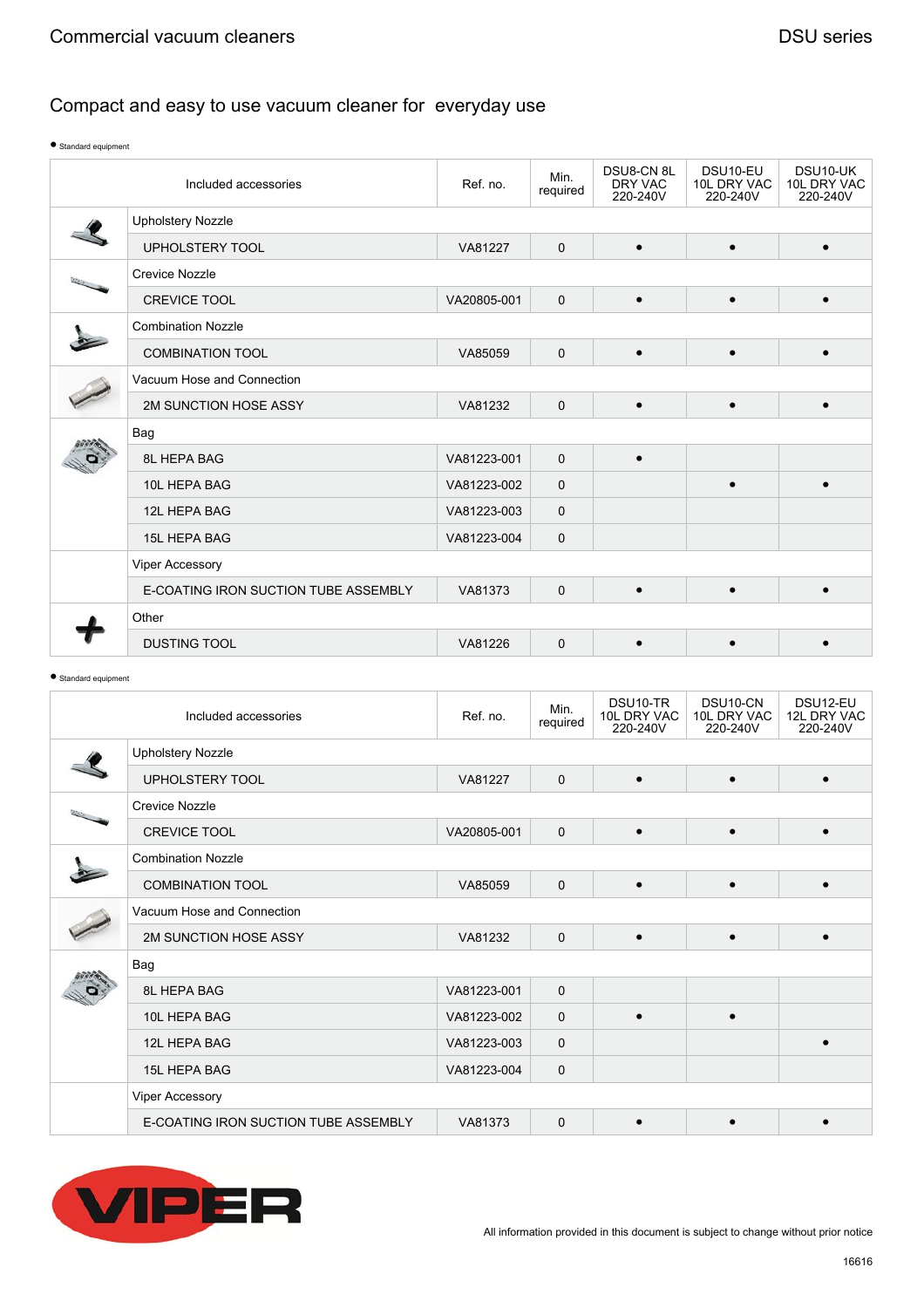| Included accessories |                     | Ref. no. | Min.<br>required | DSU <sub>10</sub> -TR<br>10L DRY VAC<br>220-240V | DSU <sub>10</sub> -CN<br>10L DRY VAC<br>220-240V | DSU12-EU<br>12L DRY VAC<br>220-240V |
|----------------------|---------------------|----------|------------------|--------------------------------------------------|--------------------------------------------------|-------------------------------------|
|                      | Other               |          |                  |                                                  |                                                  |                                     |
|                      | <b>DUSTING TOOL</b> | VA81226  |                  |                                                  |                                                  |                                     |

<sup>●</sup> Standard equipment

| Included accessories                 | Ref. no.    | Min.<br>required | DSU12-UK<br>12L DRY VAC<br>220-240V | DSU <sub>12</sub> -TR<br>12L DRY VAC<br>220-240V | DSU12-CN<br>12L DRY VAC<br>220-240V |  |  |  |
|--------------------------------------|-------------|------------------|-------------------------------------|--------------------------------------------------|-------------------------------------|--|--|--|
| <b>Upholstery Nozzle</b>             |             |                  |                                     |                                                  |                                     |  |  |  |
| <b>UPHOLSTERY TOOL</b>               | VA81227     | $\mathbf 0$      | $\bullet$                           | $\bullet$                                        | $\bullet$                           |  |  |  |
| <b>Crevice Nozzle</b>                |             |                  |                                     |                                                  |                                     |  |  |  |
| <b>CREVICE TOOL</b>                  | VA20805-001 | $\mathbf 0$      |                                     |                                                  | $\bullet$                           |  |  |  |
| <b>Combination Nozzle</b>            |             |                  |                                     |                                                  |                                     |  |  |  |
| <b>COMBINATION TOOL</b>              | VA85059     | $\mathbf 0$      | ٠                                   |                                                  |                                     |  |  |  |
| Vacuum Hose and Connection           |             |                  |                                     |                                                  |                                     |  |  |  |
| 2M SUNCTION HOSE ASSY                | VA81232     | $\mathbf 0$      | $\bullet$                           | $\bullet$                                        | $\bullet$                           |  |  |  |
| Bag                                  |             |                  |                                     |                                                  |                                     |  |  |  |
| 8L HEPA BAG                          | VA81223-001 | $\mathbf 0$      |                                     |                                                  |                                     |  |  |  |
| 10L HEPA BAG                         | VA81223-002 | $\mathbf 0$      |                                     |                                                  |                                     |  |  |  |
| 12L HEPA BAG                         | VA81223-003 | $\mathbf 0$      | $\epsilon$                          |                                                  | $\bullet$                           |  |  |  |
| <b>15L HEPA BAG</b>                  | VA81223-004 | $\mathbf 0$      |                                     |                                                  |                                     |  |  |  |
| <b>Viper Accessory</b>               |             |                  |                                     |                                                  |                                     |  |  |  |
| E-COATING IRON SUCTION TUBE ASSEMBLY | VA81373     | $\mathbf 0$      | $\bullet$                           | $\bullet$                                        | $\bullet$                           |  |  |  |
| Other                                |             |                  |                                     |                                                  |                                     |  |  |  |
| <b>DUSTING TOOL</b>                  | VA81226     | $\mathbf 0$      | $\bullet$                           |                                                  | $\bullet$                           |  |  |  |

● Standard equipment

| Included accessories       | Ref. no.    | Min.<br>required | DSU15-EU<br>15L DRY VAC<br>220-240V | DSU15-UK<br>15L DRY VAC<br>220-240V | DSU15-TR<br>15L DRY VAC<br>220-240V |  |  |  |
|----------------------------|-------------|------------------|-------------------------------------|-------------------------------------|-------------------------------------|--|--|--|
| <b>Upholstery Nozzle</b>   |             |                  |                                     |                                     |                                     |  |  |  |
| UPHOLSTERY TOOL            | VA81227     | $\mathbf 0$      | $\bullet$                           | $\bullet$                           | $\bullet$                           |  |  |  |
| Crevice Nozzle             |             |                  |                                     |                                     |                                     |  |  |  |
| <b>CREVICE TOOL</b>        | VA20805-001 | $\mathbf 0$      | $\bullet$                           |                                     |                                     |  |  |  |
| <b>Combination Nozzle</b>  |             |                  |                                     |                                     |                                     |  |  |  |
| <b>COMBINATION TOOL</b>    | VA85059     | $\mathbf 0$      | $\bullet$                           | $\bullet$                           |                                     |  |  |  |
| Vacuum Hose and Connection |             |                  |                                     |                                     |                                     |  |  |  |
| 2M SUNCTION HOSE ASSY      | VA81232     | $\mathbf 0$      |                                     |                                     |                                     |  |  |  |
| Bag                        |             |                  |                                     |                                     |                                     |  |  |  |
| 8L HEPA BAG                | VA81223-001 | $\mathbf 0$      |                                     |                                     |                                     |  |  |  |
| 10L HEPA BAG               | VA81223-002 | $\mathbf 0$      |                                     |                                     |                                     |  |  |  |

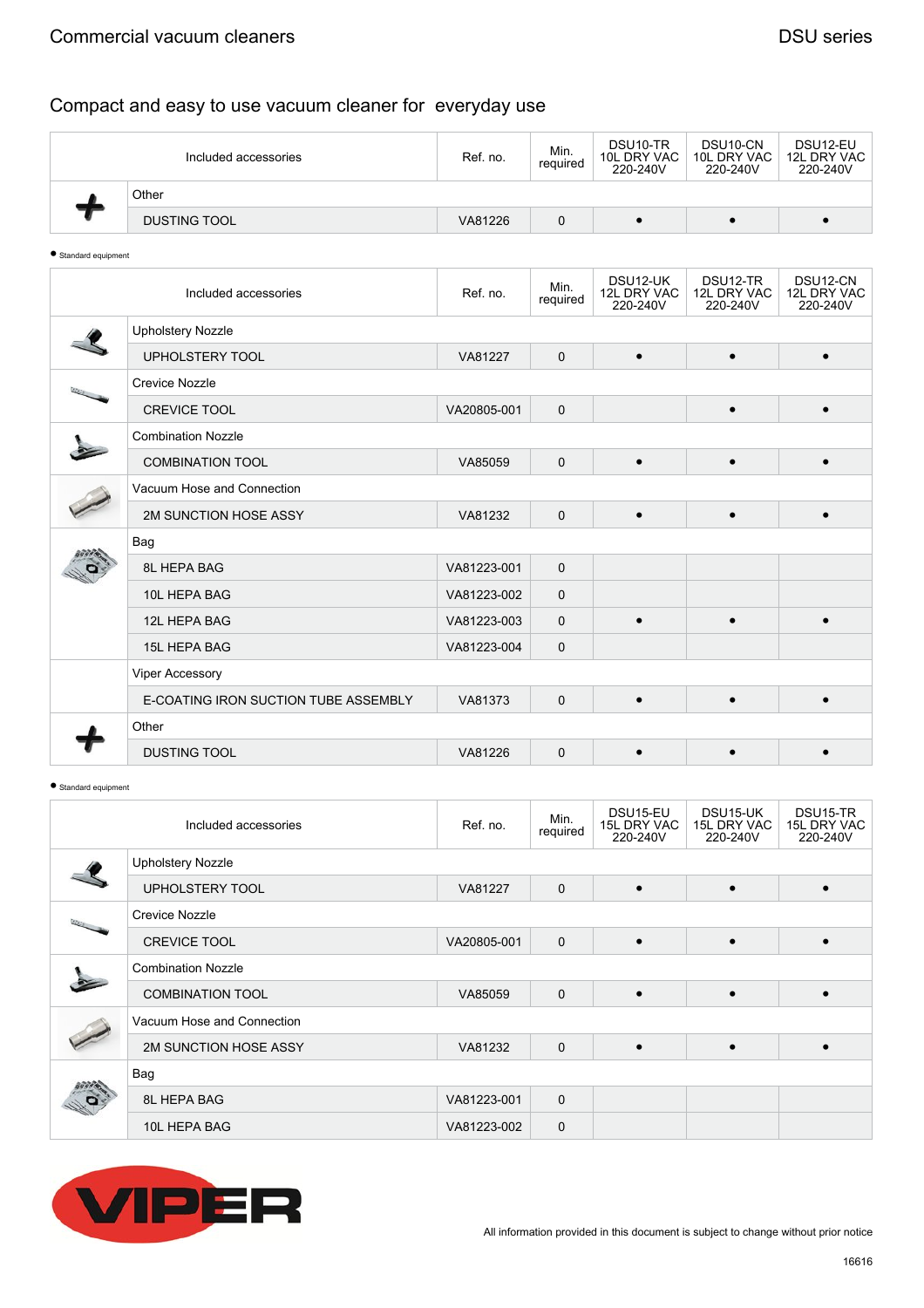#### Commercial vacuum cleaners **DSU** series

| Included accessories                 | Ref. no.    | Min.<br>required | DSU <sub>15-EU</sub><br>15L DRY VAC<br>220-240V | DSU15-UK<br>15L DRY VAC<br>220-240V | DSU <sub>15</sub> -TR<br>15L DRY VAC<br>220-240V |
|--------------------------------------|-------------|------------------|-------------------------------------------------|-------------------------------------|--------------------------------------------------|
| 12L HEPA BAG                         | VA81223-003 | $\mathbf 0$      |                                                 |                                     |                                                  |
| 15L HEPA BAG                         | VA81223-004 | 0                | $\bullet$                                       | $\bullet$                           |                                                  |
| <b>Viper Accessory</b>               |             |                  |                                                 |                                     |                                                  |
| E-COATING IRON SUCTION TUBE ASSEMBLY | VA81373     | $\mathbf 0$      |                                                 |                                     |                                                  |
| Other                                |             |                  |                                                 |                                     |                                                  |
| <b>DUSTING TOOL</b>                  | VA81226     | $\mathbf 0$      | $\bullet$                                       | $\bullet$                           |                                                  |

```
● Standard equipment
```

|                         | Included accessories                 |                                | Ref. no.                       | Min.<br>required | DSU15-CN<br>15L DRY VAC<br>220-240V |
|-------------------------|--------------------------------------|--------------------------------|--------------------------------|------------------|-------------------------------------|
|                         | <b>Upholstery Nozzle</b>             |                                |                                |                  |                                     |
|                         | UPHOLSTERY TOOL                      |                                | VA81227                        | $\pmb{0}$        |                                     |
|                         | <b>Crevice Nozzle</b>                |                                |                                |                  |                                     |
|                         | <b>CREVICE TOOL</b>                  |                                | VA20805-001                    | $\mathbf 0$      | $\bullet$                           |
|                         | <b>Combination Nozzle</b>            |                                |                                |                  |                                     |
|                         | <b>COMBINATION TOOL</b>              |                                | VA85059                        | $\mathbf 0$      | $\bullet$                           |
|                         | Vacuum Hose and Connection           |                                |                                |                  |                                     |
|                         | 2M SUNCTION HOSE ASSY                |                                | VA81232                        | $\Omega$         | $\bullet$                           |
|                         | Bag                                  |                                |                                |                  |                                     |
|                         | 8L HEPA BAG                          |                                | VA81223-001                    | $\mathbf 0$      |                                     |
|                         | 10L HEPA BAG                         |                                | VA81223-002                    | $\mathbf 0$      |                                     |
|                         | 12L HEPA BAG                         |                                | VA81223-003                    | 0                |                                     |
|                         | 15L HEPA BAG                         |                                | VA81223-004                    | $\mathbf 0$      | $\bullet$                           |
|                         | Viper Accessory                      |                                |                                |                  |                                     |
|                         | E-COATING IRON SUCTION TUBE ASSEMBLY |                                | VA81373                        | $\mathbf 0$      | $\bullet$                           |
|                         | Other                                |                                |                                |                  |                                     |
|                         | <b>DUSTING TOOL</b>                  |                                | VA81226                        | $\mathbf 0$      | $\bullet$                           |
| Model                   |                                      | DSU8-EU 8L DRY<br>VAC 220-240V | DSU8-UK 8L DRY<br>VAC 220-240V |                  | DSU8-TR 8L DRY<br>VAC 220-240V      |
| Ref. no.                |                                      | 50000262                       | 50000263                       |                  | 50000264                            |
| PRODUCT FEATURES        |                                      |                                |                                |                  |                                     |
| Tube holder             |                                      |                                |                                |                  |                                     |
| Low working sound level |                                      |                                |                                |                  |                                     |
| Easy-to-carry handle    |                                      |                                |                                |                  |                                     |

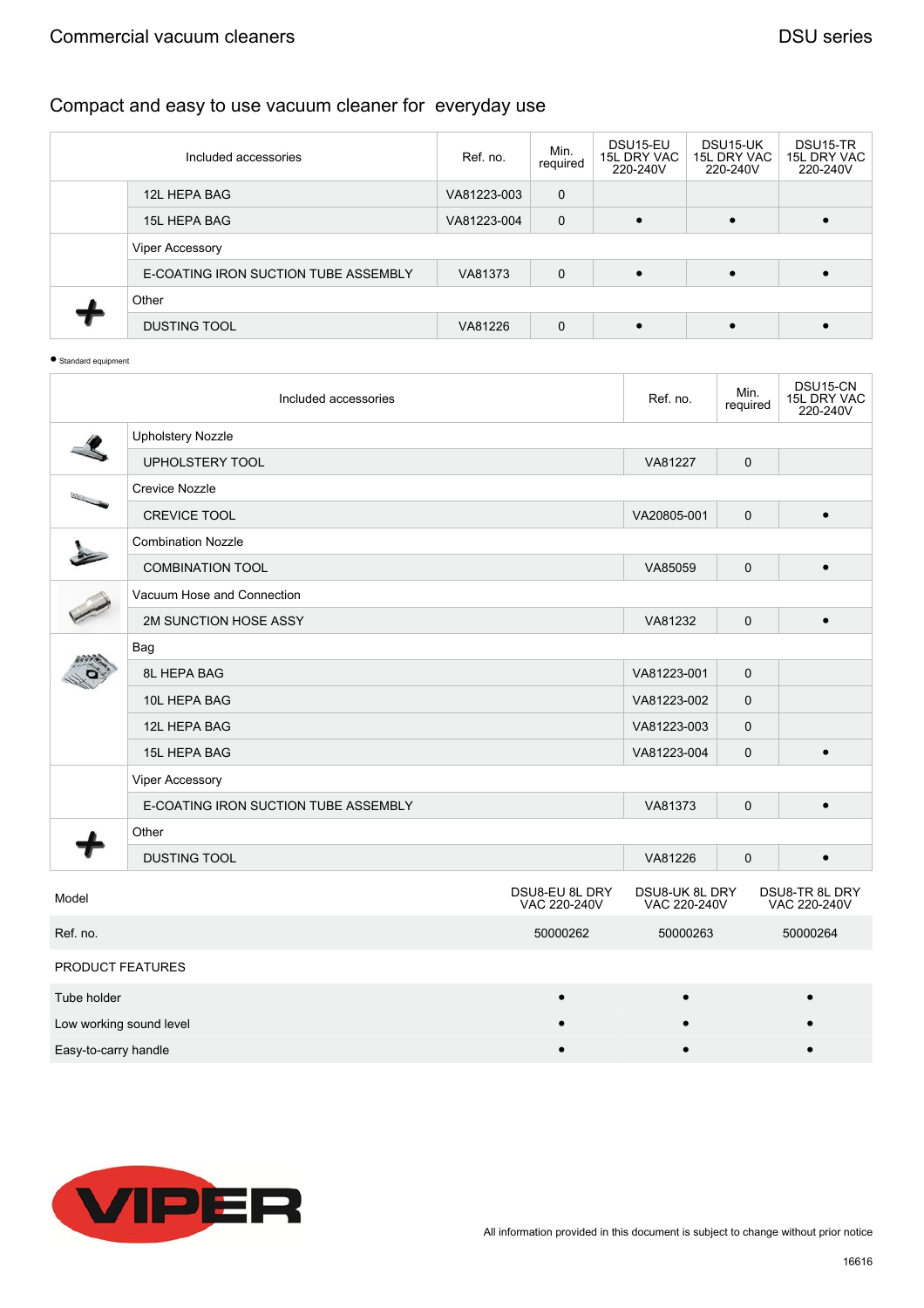| Model                   | DSU8-CN 8L DRY<br>VAC 220-240V   | DSU10-EU 10L                                      | DSU10-UK 10L<br>DRY VAC 220-240V DRY VAC 220-240V |
|-------------------------|----------------------------------|---------------------------------------------------|---------------------------------------------------|
| Ref. no.                | 50000265                         | 50000266                                          | 50000267                                          |
| PRODUCT FEATURES        |                                  |                                                   |                                                   |
| Tube holder             |                                  | $\bullet$                                         | $\bullet$                                         |
| Low working sound level |                                  |                                                   |                                                   |
| Easy-to-carry handle    |                                  |                                                   |                                                   |
| Model                   | DSU10-TR 10L DRY<br>VAC 220-240V | DSU10-CN 10L<br>DRY VAC 220-240V                  | <b>DSU12-EU 12L</b><br>DRY VAC 220-240V           |
| Ref. no.                | 50000268                         | 50000269                                          | 50000270                                          |
| PRODUCT FEATURES        |                                  |                                                   |                                                   |
| Tube holder             |                                  |                                                   |                                                   |
| Low working sound level |                                  |                                                   |                                                   |
| Easy-to-carry handle    |                                  |                                                   |                                                   |
| Model                   | DSU12-UK 12L<br>DRY VAC 220-240V | DSU12-TR 12L DRY<br>VAC 220-240V                  | DSU12-CN 12L<br>DRY VAC 220-240V                  |
| Ref. no.                | 50000271                         | 50000272                                          | 50000273                                          |
| PRODUCT FEATURES        |                                  |                                                   |                                                   |
| Tube holder             | $\bullet$                        |                                                   |                                                   |
| Low working sound level |                                  |                                                   |                                                   |
| Easy-to-carry handle    |                                  |                                                   |                                                   |
| Model                   | <b>DSU15-EU 15L</b>              | DSU15-UK 15L<br>DRY VAC 220-240V DRY VAC 220-240V | DSU15-TR 15L DRY<br>VAC 220-240V                  |
| Ref. no.                | 50000274                         | 50000275                                          | 50000276                                          |
| PRODUCT FEATURES        |                                  |                                                   |                                                   |
| Tube holder             |                                  |                                                   |                                                   |
| Low working sound level |                                  |                                                   |                                                   |
| Easy-to-carry handle    |                                  |                                                   |                                                   |
| Model                   |                                  |                                                   | DSU15-CN 15L<br>DRY VAC 220-240V                  |
| Ref. no.                |                                  |                                                   | 50000277                                          |
| PRODUCT FEATURES        |                                  |                                                   |                                                   |
| Tube holder             |                                  |                                                   |                                                   |
| Low working sound level |                                  |                                                   |                                                   |
| Easy-to-carry handle    |                                  |                                                   |                                                   |

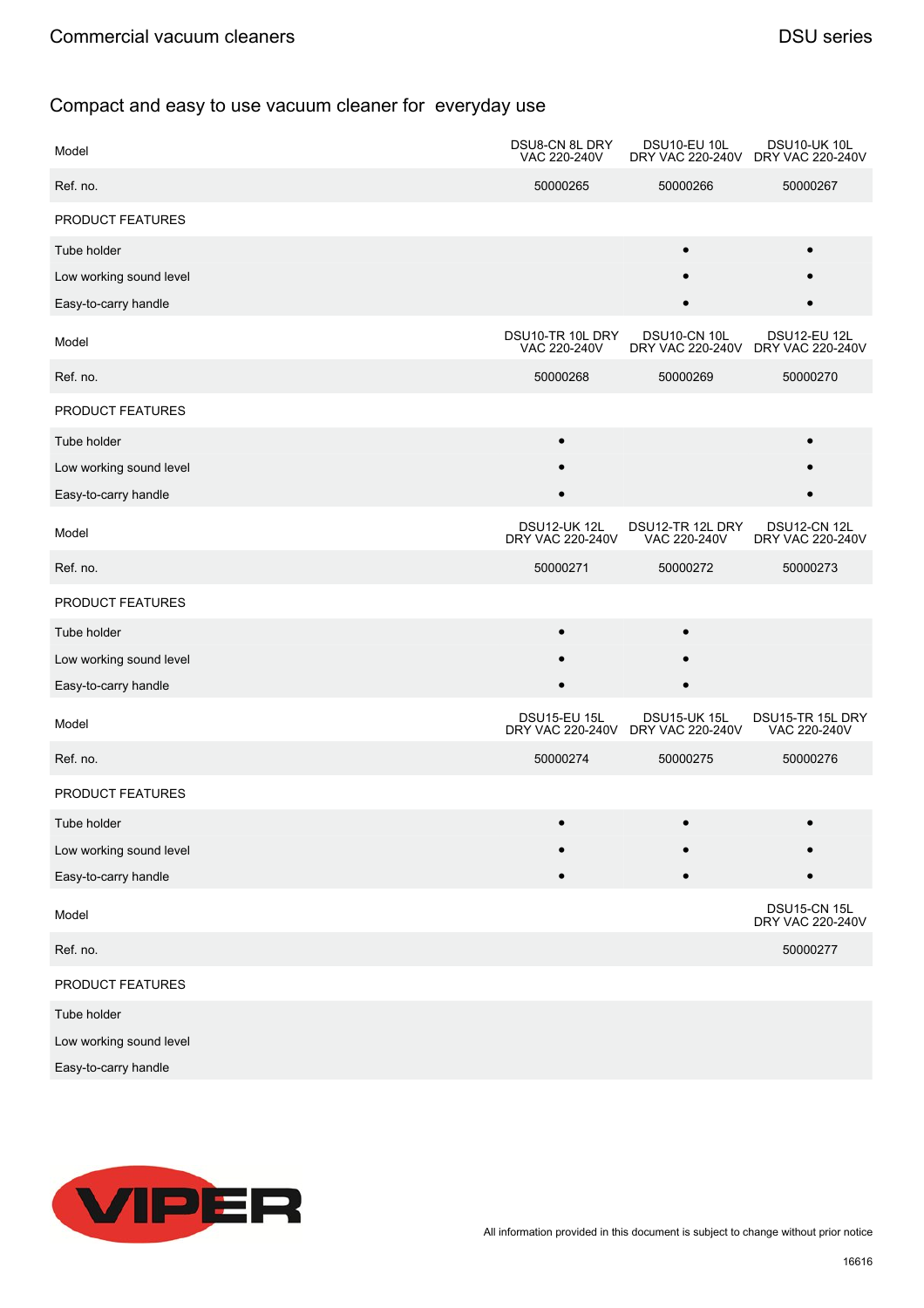| <b>Technical specifications</b>           | DSU8-EU<br>8L DRY<br>VAC.<br>220-240V | DSU8-UK<br>8L DRY<br><b>VAC</b><br>220-240V |                                               | DSU8-TR 8L DRY<br>VAC 220-240V                |
|-------------------------------------------|---------------------------------------|---------------------------------------------|-----------------------------------------------|-----------------------------------------------|
| Energy Label                              | B                                     | B                                           |                                               |                                               |
|                                           | Link                                  | Link                                        |                                               |                                               |
| Energy efficiency class                   | B                                     | B                                           |                                               | na                                            |
| Annual energy consumption (kWh/annum)     | 33.9                                  | 33.9                                        |                                               | na                                            |
| Dust pick up on carpet                    | E                                     | Е                                           |                                               | na                                            |
| Dust pick up on hard floor                | $\mathsf{C}$                          | $\mathsf C$                                 |                                               | na                                            |
| Dust re-emission class                    | G                                     | G                                           |                                               | na                                            |
| Sound power level dB(A) IEC/EN 60335-2-69 | 71.5                                  | 71.5                                        |                                               | na                                            |
| Sound pressure level (dB(A))              | 65                                    | 65                                          |                                               | 65                                            |
| Voltage (V)                               | 220-240                               | 220-240                                     |                                               | 220-240                                       |
| Frequency (Hz)                            | 50-60                                 | 50-60                                       |                                               | 50-60                                         |
| Rated power (W)                           | 1000                                  | 1000                                        |                                               | 1000                                          |
| Airflow (I/min)                           | 1834                                  | 1834                                        |                                               | 1834                                          |
| Vacuum (mm H2O)                           | 2200                                  | 2200                                        |                                               | 2200                                          |
| Cable length (m)                          | 8, orange<br>8, orange                |                                             |                                               | 8,orange                                      |
| Tank capacity (I)                         | 8                                     | 8                                           |                                               | 8                                             |
| Length x width x height (cm)              | 35.8X34.2-<br>X47.5                   | 35.8X34.2-<br>X47.5                         |                                               | 35.8X34.2X47.5                                |
| Net weight (kg)                           | 5.05                                  | 5.05                                        |                                               | 5.05                                          |
| <b>Technical specifications</b>           | DSU8-CN 8L DRY<br>VAC 220-240V        |                                             | DSU10-EU<br>10L DRY<br><b>VAC</b><br>220-240V | DSU10-UK<br>10L DRY<br><b>VAC</b><br>220-240V |
| Energy Label                              |                                       |                                             | B<br>Link                                     | B<br>Link                                     |
| Energy efficiency class                   | na                                    |                                             | B                                             | B                                             |
| Annual energy consumption (kWh/annum)     | na                                    |                                             | 33.9                                          | 33.9                                          |
| Dust pick up on carpet                    | na                                    |                                             | Ε                                             | Ε                                             |
| Dust pick up on hard floor                | na                                    |                                             | $\mathsf{C}$                                  | $\mathbf C$                                   |
| Dust re-emission class                    | na                                    |                                             | G                                             | G                                             |
| Sound power level dB(A) IEC/EN 60335-2-69 | an                                    |                                             | 71.5                                          | 71.5                                          |
| Sound pressure level (dB(A))              | 65                                    |                                             | 65                                            | 65                                            |
| Voltage (V)                               | 220-240                               |                                             | 220-240                                       | 220-240                                       |
| Frequency (Hz)                            | 50-60                                 |                                             | 50-60                                         | 50-60                                         |
| Rated power (W)                           | 1000                                  |                                             | 1000                                          | 1000                                          |
| Airflow (I/min)                           | 1834                                  |                                             | 1834                                          | 1834                                          |
| Vacuum (mm H2O)                           | 2200                                  |                                             | 2200                                          | 2200                                          |



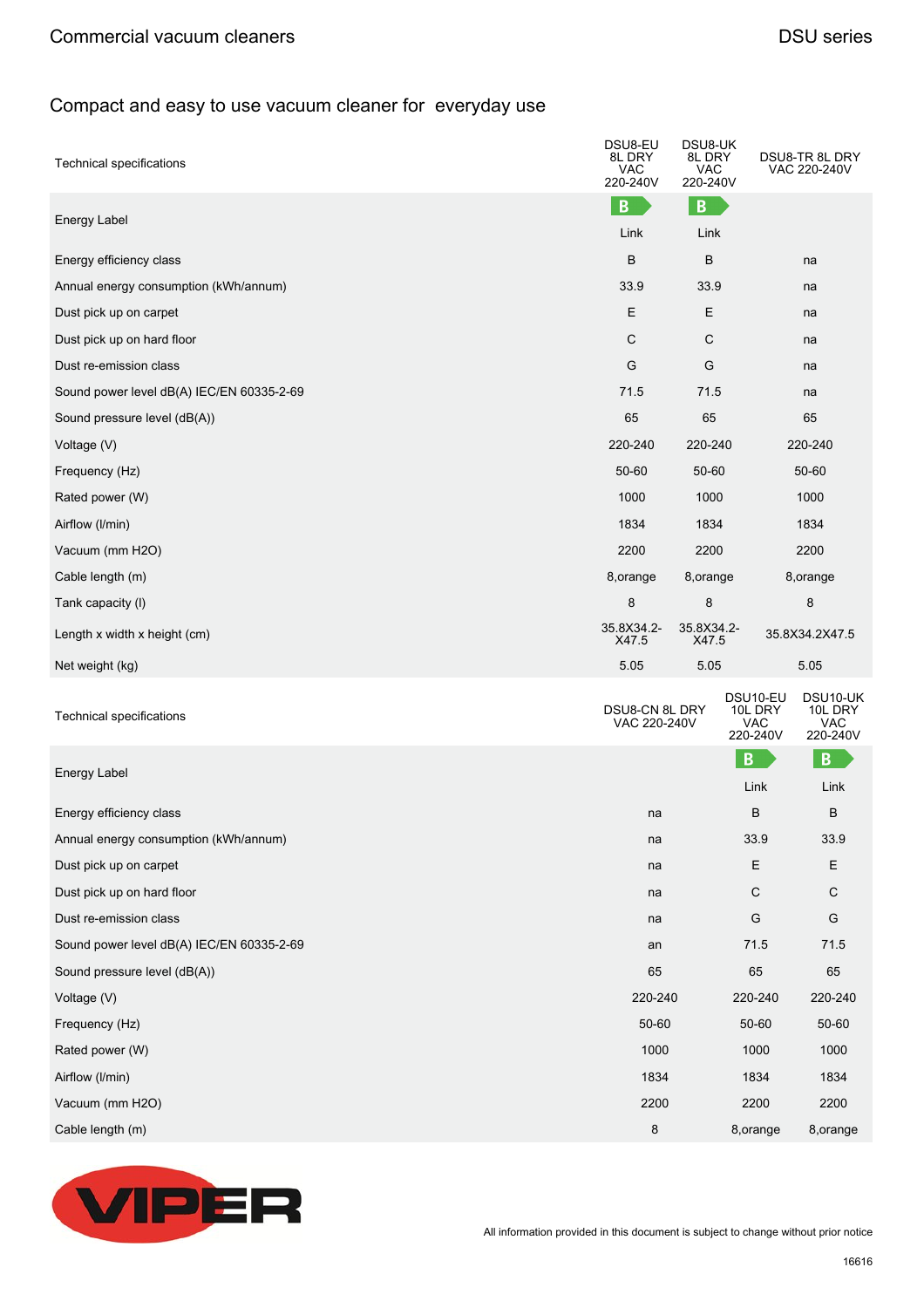| Technical specifications                  |                                               | DSU8-CN 8L DRY<br>VAC 220-240V   | DSU <sub>10</sub> -EU<br>10L DRY<br>VAC<br>220-240V | DSU10-UK<br>10L DRY<br>VAC<br>220-240V |
|-------------------------------------------|-----------------------------------------------|----------------------------------|-----------------------------------------------------|----------------------------------------|
| Tank capacity (I)                         |                                               | 8                                | 10                                                  | 10                                     |
| Length x width x height (cm)              |                                               | 35.8X34.2X47.5                   | 35.8X34.2-<br>X475                                  | 35.8X34.2-<br>X475                     |
| <b>Technical specifications</b>           | DSU10-TR 10L DRY<br>VAC 220-240V              |                                  | DSU10-CN 10L<br>DRY VAC 220-240V                    | DSU12-EU<br>12L DRY<br>VAC<br>220-240V |
| Energy Label                              |                                               |                                  |                                                     | Link                                   |
| Energy efficiency class                   | na                                            |                                  | na                                                  | ${\rm C}$                              |
| Annual energy consumption (kWh/annum)     | na                                            |                                  | na                                                  | 37                                     |
| Dust pick up on carpet                    | na                                            |                                  | na                                                  | D                                      |
| Dust pick up on hard floor                | na                                            |                                  | na                                                  | B                                      |
| Dust re-emission class                    | na                                            |                                  | na                                                  | F                                      |
| Sound power level dB(A) IEC/EN 60335-2-69 | na                                            |                                  | na                                                  | 72.4                                   |
| Sound pressure level (dB(A))              | 65                                            |                                  | 65                                                  | 65/60(ECO)                             |
| Voltage (V)                               | 220-240                                       |                                  | 220-240                                             | 220-240                                |
| Frequency (Hz)                            | 50-60                                         |                                  | 50-60                                               | 50-60                                  |
| Rated power (W)                           | 1000                                          |                                  | 1000                                                | 1200                                   |
| Airflow (I/min)                           | 1834                                          |                                  | 1834                                                | 1834/1267<br>(ECO)                     |
| Vacuum (mm H2O)                           | 2200                                          |                                  | 2200                                                | 2300/1600<br>(ECO)                     |
| Cable length (m)                          | 8, orange                                     |                                  | 8                                                   | 10, orange                             |
| Tank capacity (I)                         | 10                                            |                                  | 10                                                  | 12                                     |
| Length x width x height (cm)              | 35.8X34.2X47.5                                |                                  | 35.8X34.2X47.5                                      | 38.8X37.4-<br>X47.5                    |
| Net weight (kg)                           | 5.2                                           |                                  | 5.2                                                 | 5.45                                   |
| <b>Technical specifications</b>           | DSU12-UK<br>12L DRY<br><b>VAC</b><br>220-240V | DSU12-TR 12L DRY<br>VAC 220-240V |                                                     | DSU12-CN 12L<br>DRY VAC 220-240V       |
|                                           | $\mathsf{C}$                                  |                                  |                                                     |                                        |
| Energy Label                              | Link                                          |                                  |                                                     |                                        |
| Energy efficiency class                   | C                                             | na                               |                                                     | na                                     |
| Annual energy consumption (kWh/annum)     | 37                                            | na                               |                                                     | na                                     |
| Dust pick up on carpet                    | D                                             | na                               |                                                     | na                                     |
| Dust pick up on hard floor                | В                                             | na                               |                                                     | na                                     |
| Dust re-emission class                    | F                                             | na                               |                                                     | na                                     |
| Sound power level dB(A) IEC/EN 60335-2-69 | 72.4                                          | na                               |                                                     | na                                     |
| Sound pressure level (dB(A))              | 65/60(ECO)                                    | 65/60(ECO)                       |                                                     | 65/60(ECO)                             |

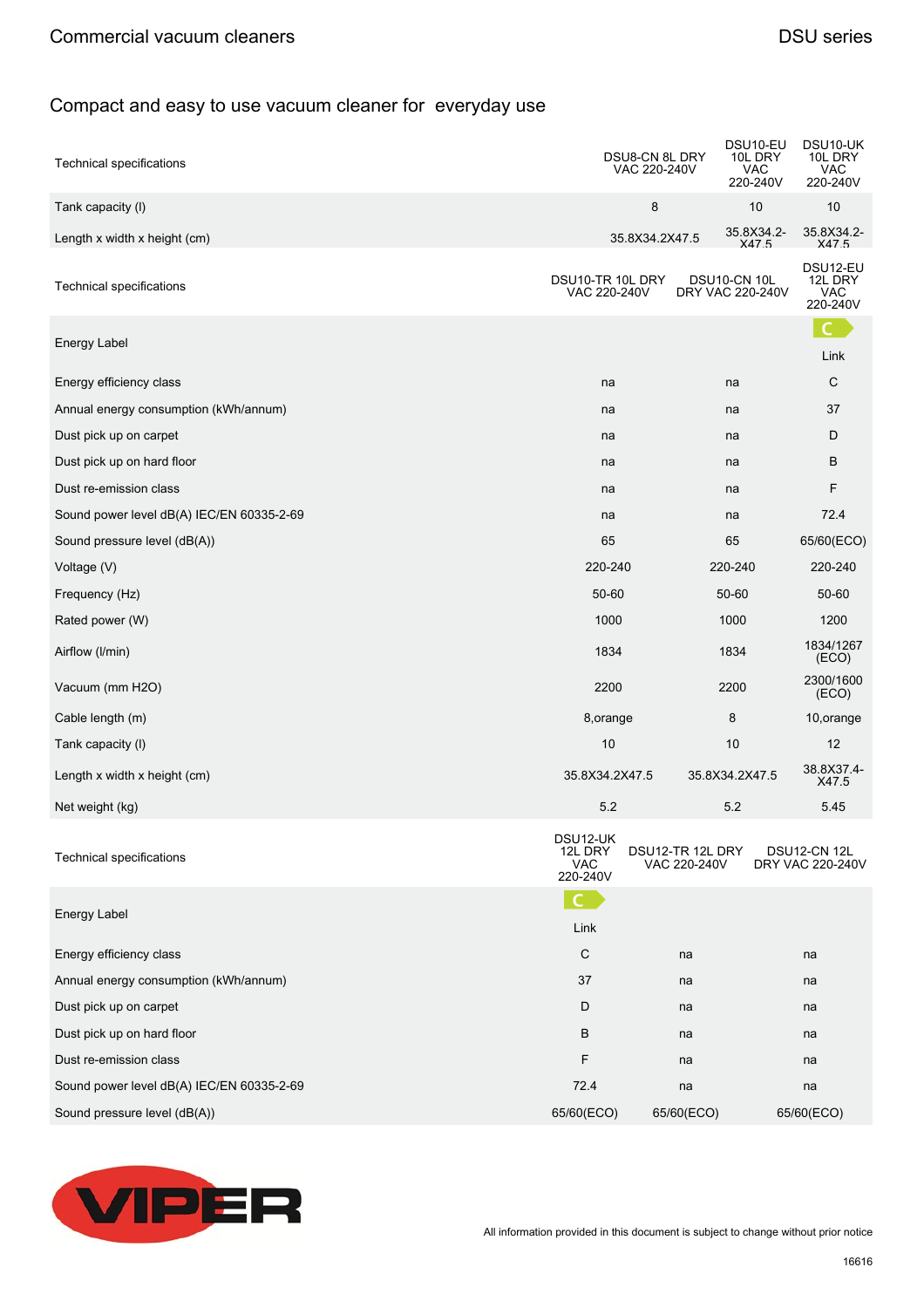| Technical specifications                  | DSU12-UK<br>12L DRY<br>VAC<br>220-240V |                                        | DSU12-TR 12L DRY<br>VAC 220-240V       | DSU12-CN 12L<br>DRY VAC 220-240V |
|-------------------------------------------|----------------------------------------|----------------------------------------|----------------------------------------|----------------------------------|
| Voltage (V)                               | 220-240                                |                                        | 220-240                                | 220-240                          |
| Frequency (Hz)                            | 50-60                                  |                                        | 50-60                                  | 50-60                            |
| Rated power (W)                           | 1200                                   |                                        | 1200                                   | 1200                             |
| Airflow (I/min)                           | 1834/1267<br>(ECO)                     |                                        | 1834/1267(ECO)                         | 1834/1267(ECO)                   |
| Vacuum (mm H2O)                           | 2300/1600<br>(ECO)                     |                                        | 2300/1600(ECO)                         | 2300/1600(ECO)                   |
| Cable length (m)                          | 10, orange                             |                                        | 10, orange                             | 10                               |
| Tank capacity (I)                         | 12                                     |                                        | 12                                     | 12                               |
| <b>Technical specifications</b>           |                                        | DSU15-EU<br>15L DRY<br>VAC<br>220-240V | DSU15-UK<br>15L DRY<br>VAC<br>220-240V | DSU15-TR 15L DRY<br>VAC 220-240V |
|                                           |                                        | $\mathcal{C}$                          | $\mathsf{C}$                           |                                  |
| Energy Label                              |                                        | Link                                   | Link                                   |                                  |
| Energy efficiency class                   |                                        | $\mathsf{C}$                           | С                                      | na                               |
| Annual energy consumption (kWh/annum)     |                                        | 37                                     | 37                                     | na                               |
| Dust pick up on carpet                    |                                        | D                                      | D                                      | na                               |
| Dust pick up on hard floor                |                                        | В                                      | B                                      | na                               |
| Dust re-emission class                    |                                        | F                                      | F                                      | na                               |
| Sound power level dB(A) IEC/EN 60335-2-69 |                                        | 72.4                                   | 72.4                                   | na                               |
| Sound pressure level (dB(A))              |                                        | 65/60(ECO)                             | 65/60(ECO)                             | 65/60(ECO)                       |
| Voltage (V)                               |                                        | 220-240                                | 220-240                                | 220-240                          |
| Frequency (Hz)                            |                                        | 50-60                                  | 50-60                                  | 50-60                            |
| Rated power (W)                           |                                        | 1200                                   | 1200                                   | 1200                             |
| Airflow (I/min)                           |                                        | 1834/1267<br>(ECO)                     | 1834/1267<br>(ECO)                     | 1834/1267(ECO)                   |
| Vacuum (mm H2O)                           |                                        | (ECO)                                  | 2300/1600 2300/1600<br>(ECO)           | 2300/1600(ECO)                   |
| Cable length (m)                          |                                        | 10, orange                             | 10, orange                             | 10, orange                       |
| Tank capacity (I)                         |                                        | 15                                     | 15                                     | 15                               |
| Length x width x height (cm)              |                                        | 38.8X37.4-<br>X47.5                    | 38.8X37.4-<br>X47.5                    | 38.8X37.4X47.5                   |
| Net weight (kg)                           |                                        | 5.65                                   | 5.65                                   | 5.65                             |

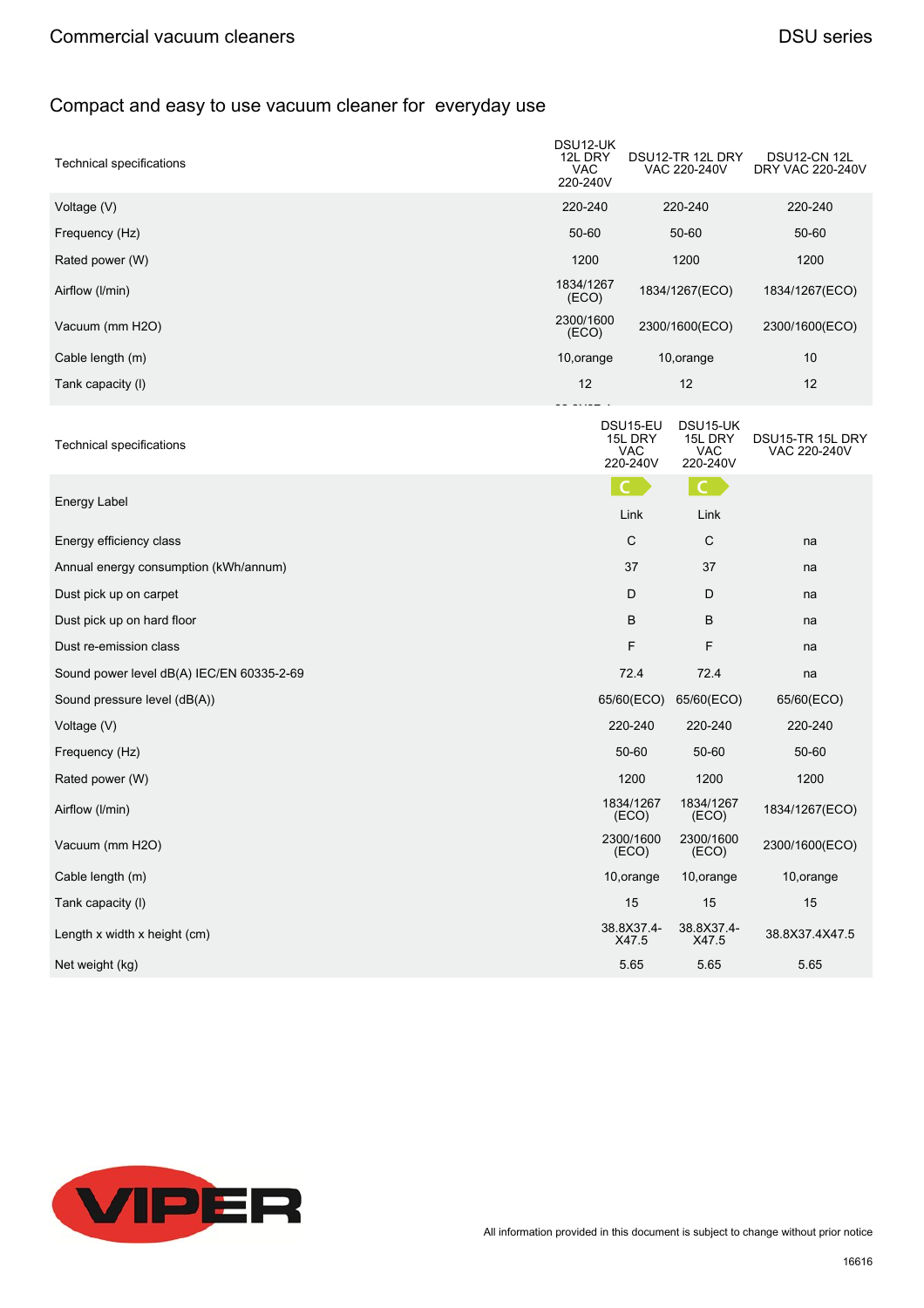| <b>Technical specifications</b>           | <b>DSU15-CN 15L</b><br><b>DRY VAC 220-240V</b> |
|-------------------------------------------|------------------------------------------------|
| Energy Label                              |                                                |
| Energy efficiency class                   | na                                             |
| Annual energy consumption (kWh/annum)     | na                                             |
| Dust pick up on carpet                    | na                                             |
| Dust pick up on hard floor                | na                                             |
| Dust re-emission class                    | na                                             |
| Sound power level dB(A) IEC/EN 60335-2-69 | na                                             |
| Sound pressure level (dB(A))              | 65/60(ECO)                                     |
| Voltage (V)                               | 220-240                                        |
| Frequency (Hz)                            | 50-60                                          |
| Rated power (W)                           | 1200                                           |
| Airflow (I/min)                           | 1834/1267(ECO)                                 |
| Vacuum (mm H2O)                           | 2300/1600(ECO)                                 |
| Cable length (m)                          | 10                                             |
| Tank capacity (I)                         | 15                                             |
| Length x width x height (cm)              | 38.8X37.4X47.5                                 |
| Net weight (kg)                           | 5.65                                           |

|                                                                                                | Accessories                      | Ref. no.    | Min.<br>required | DSU8-EU 8L<br>DRY VAC<br>220-240V | <b>DSU8-UK8L</b><br>DRY VAC<br>220-240V | DSU8-TR8L<br>DRY VAC<br>220-240V |
|------------------------------------------------------------------------------------------------|----------------------------------|-------------|------------------|-----------------------------------|-----------------------------------------|----------------------------------|
|                                                                                                | Bag                              |             |                  |                                   |                                         |                                  |
|                                                                                                | <b>8L HEPA BAG</b>               | VA81223-001 | $\mathbf{0}$     | $\epsilon$                        |                                         | $\bullet$                        |
|                                                                                                | 8L HEPA BAG PACK 10PCS           | VA81397-P10 | $\Omega$         | $\circ$                           | $\circ$                                 | $\circ$                          |
|                                                                                                | <b>8L WASHABLE BAG OPTIONAL</b>  | VA81408     | $\mathbf{0}$     | $\circ$                           | $\circ$                                 | $\circ$                          |
|                                                                                                | 10L HEPA BAG                     | VA81223-002 | $\mathbf{0}$     |                                   |                                         |                                  |
|                                                                                                | 10L HEPA BAG PACK 10PCS          | VA81398-P10 | $\Omega$         |                                   |                                         |                                  |
|                                                                                                | <b>10L WASHABLE BAG OPTIONAL</b> | VA81409     | $\mathbf{0}$     |                                   |                                         |                                  |
|                                                                                                | 12L HEPA BAG                     | VA81223-003 | $\mathbf{0}$     |                                   |                                         |                                  |
|                                                                                                | 12L HEPA BAG PACK 10PCS          | VA81399-P10 | $\mathbf 0$      |                                   |                                         |                                  |
|                                                                                                | <b>12L WASHABLE BAG OPTIONAL</b> | VA81410     | $\mathbf{0}$     |                                   |                                         |                                  |
|                                                                                                | <b>15L HEPA BAG</b>              | VA81223-004 | $\mathbf 0$      |                                   |                                         |                                  |
|                                                                                                | 15L HEPA BAG PACK 10PCS          | VA81400-P10 | $\mathbf 0$      |                                   |                                         |                                  |
|                                                                                                | <b>15L WASHABLE BAG OPTIONAL</b> | VA81411     | $\mathbf 0$      |                                   |                                         |                                  |
| $\frac{\partial^2 f(x)}{\partial x^2} = \frac{1}{2\pi i} \frac{\partial^2 f(x)}{\partial x^2}$ | <b>Crevice Nozzle</b>            |             |                  |                                   |                                         |                                  |
|                                                                                                | <b>CREVICE TOOL</b>              | VA20805-001 | $\Omega$         | $\epsilon$                        |                                         |                                  |

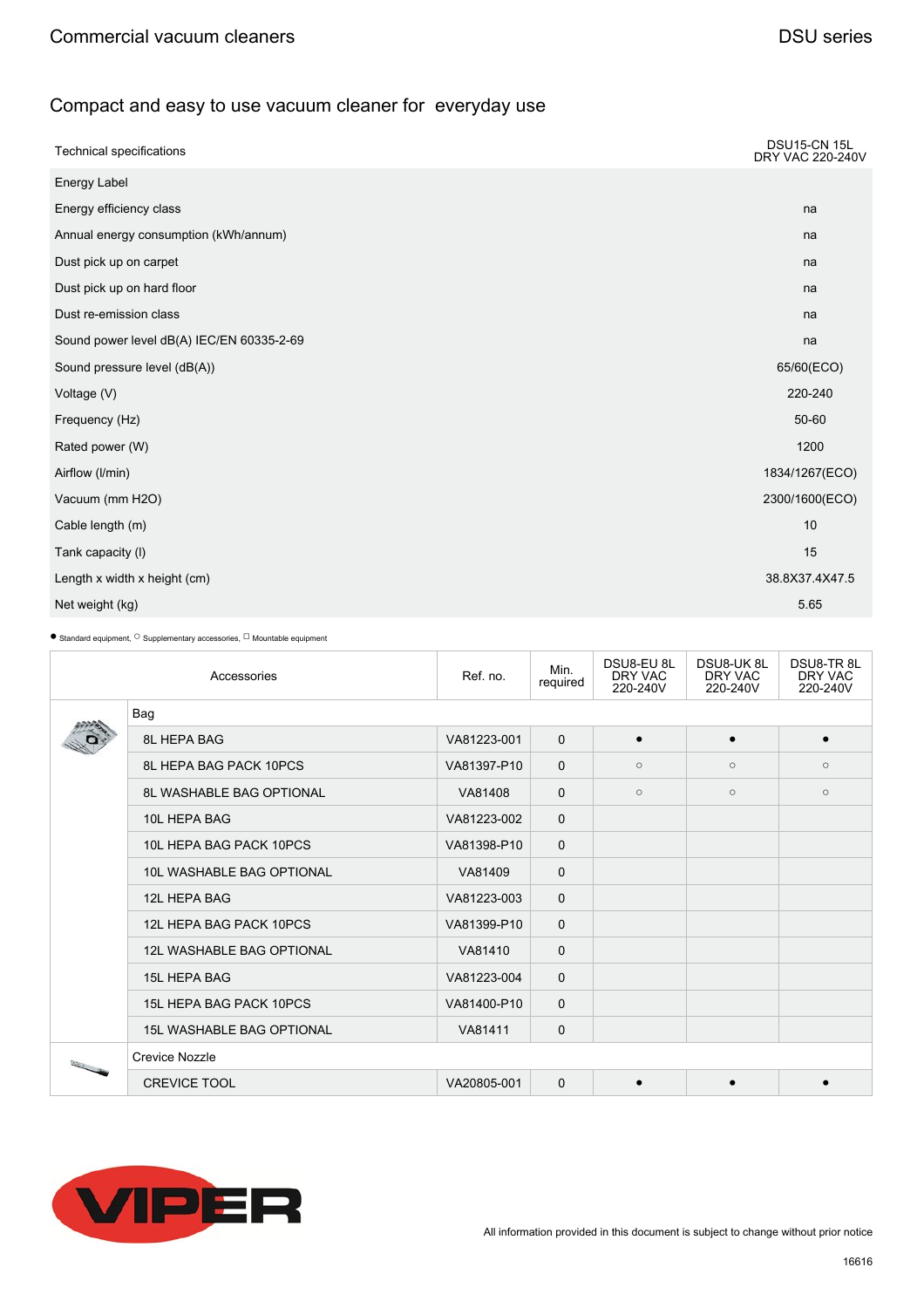| Accessories                          | Ref. no. | Min.<br>required | DSU8-EU 8L<br>DRY VAC<br>220-240V | DSU8-UK8L<br>DRY VAC<br>220-240V | DSU8-TR8L<br>DRY VAC<br>220-240V |
|--------------------------------------|----------|------------------|-----------------------------------|----------------------------------|----------------------------------|
| Other                                |          |                  |                                   |                                  |                                  |
| <b>DUSTING TOOL</b>                  | VA81226  | $\mathbf 0$      | $\bullet$                         |                                  | $\bullet$                        |
| <b>EAGLE2 HEPA KIT OPTIONAL</b>      | VA85065  | $\mathbf 0$      | $\circ$                           | $\circ$                          | $\circ$                          |
| <b>Upholstery Nozzle</b>             |          |                  |                                   |                                  |                                  |
| UPHOLSTERY TOOL                      | VA81227  | $\mathbf 0$      | $\bullet$                         |                                  |                                  |
| <b>Combination Nozzle</b>            |          |                  |                                   |                                  |                                  |
| <b>COMBINATION TOOL</b>              | VA85059  | $\mathbf 0$      | $\bullet$                         |                                  | $\bullet$                        |
| Viper Accessory                      |          |                  |                                   |                                  |                                  |
| E-COATING IRON SUCTION TUBE ASSEMBLY | VA81373  | $\mathbf 0$      | $\bullet$                         | $\bullet$                        | $\bullet$                        |
| Vacuum Hose and Connection           |          |                  |                                   |                                  |                                  |
| 2M SUNCTION HOSE ASSY                | VA81232  | $\mathbf 0$      | $\bullet$                         |                                  |                                  |

| Accessories                      | Ref. no.    | Min.<br>required | DSU8-CN 8L<br>DRY VAC<br>220-240V | DSU10-EU<br>10L DRY VAC<br>220-240V | DSU10-UK<br>10L DRY VAC<br>220-240V |
|----------------------------------|-------------|------------------|-----------------------------------|-------------------------------------|-------------------------------------|
| Bag                              |             |                  |                                   |                                     |                                     |
| 8L HEPA BAG                      | VA81223-001 | $\mathbf{0}$     | $\bullet$                         |                                     |                                     |
| 8L HEPA BAG PACK 10PCS           | VA81397-P10 | $\mathbf{0}$     | $\circ$                           |                                     |                                     |
| <b>8L WASHABLE BAG OPTIONAL</b>  | VA81408     | $\mathbf{0}$     | $\circ$                           |                                     |                                     |
| 10L HEPA BAG                     | VA81223-002 | $\mathbf{0}$     |                                   |                                     | $\bullet$                           |
| 10L HEPA BAG PACK 10PCS          | VA81398-P10 | 0                |                                   | $\circ$                             | $\circ$                             |
| 10L WASHABLE BAG OPTIONAL        | VA81409     | 0                |                                   | $\circ$                             | $\circ$                             |
| 12L HEPA BAG                     | VA81223-003 | $\mathbf{0}$     |                                   |                                     |                                     |
| 12L HEPA BAG PACK 10PCS          | VA81399-P10 | $\mathbf{0}$     |                                   |                                     |                                     |
| <b>12L WASHABLE BAG OPTIONAL</b> | VA81410     | $\mathbf{0}$     |                                   |                                     |                                     |
| <b>15L HEPA BAG</b>              | VA81223-004 | $\mathbf{0}$     |                                   |                                     |                                     |
| 15L HEPA BAG PACK 10PCS          | VA81400-P10 | $\Omega$         |                                   |                                     |                                     |
| <b>15L WASHABLE BAG OPTIONAL</b> | VA81411     | $\mathbf{0}$     |                                   |                                     |                                     |
| <b>Crevice Nozzle</b>            |             |                  |                                   |                                     |                                     |
| <b>CREVICE TOOL</b>              | VA20805-001 | $\mathbf 0$      | $\bullet$                         |                                     |                                     |
| Other                            |             |                  |                                   |                                     |                                     |
| <b>DUSTING TOOL</b>              | VA81226     | $\mathbf{0}$     | $\bullet$                         |                                     | $\bullet$                           |
| EAGLE2 HEPA KIT OPTIONAL         | VA85065     | 0                | $\circ$                           | $\circ$                             | $\circ$                             |
| <b>Upholstery Nozzle</b>         |             |                  |                                   |                                     |                                     |
| UPHOLSTERY TOOL                  | VA81227     | 0                | $\bullet$                         | $\bullet$                           |                                     |
| <b>Combination Nozzle</b>        |             |                  |                                   |                                     |                                     |
| <b>COMBINATION TOOL</b>          | VA85059     | $\mathbf{0}$     | $\bullet$                         |                                     |                                     |

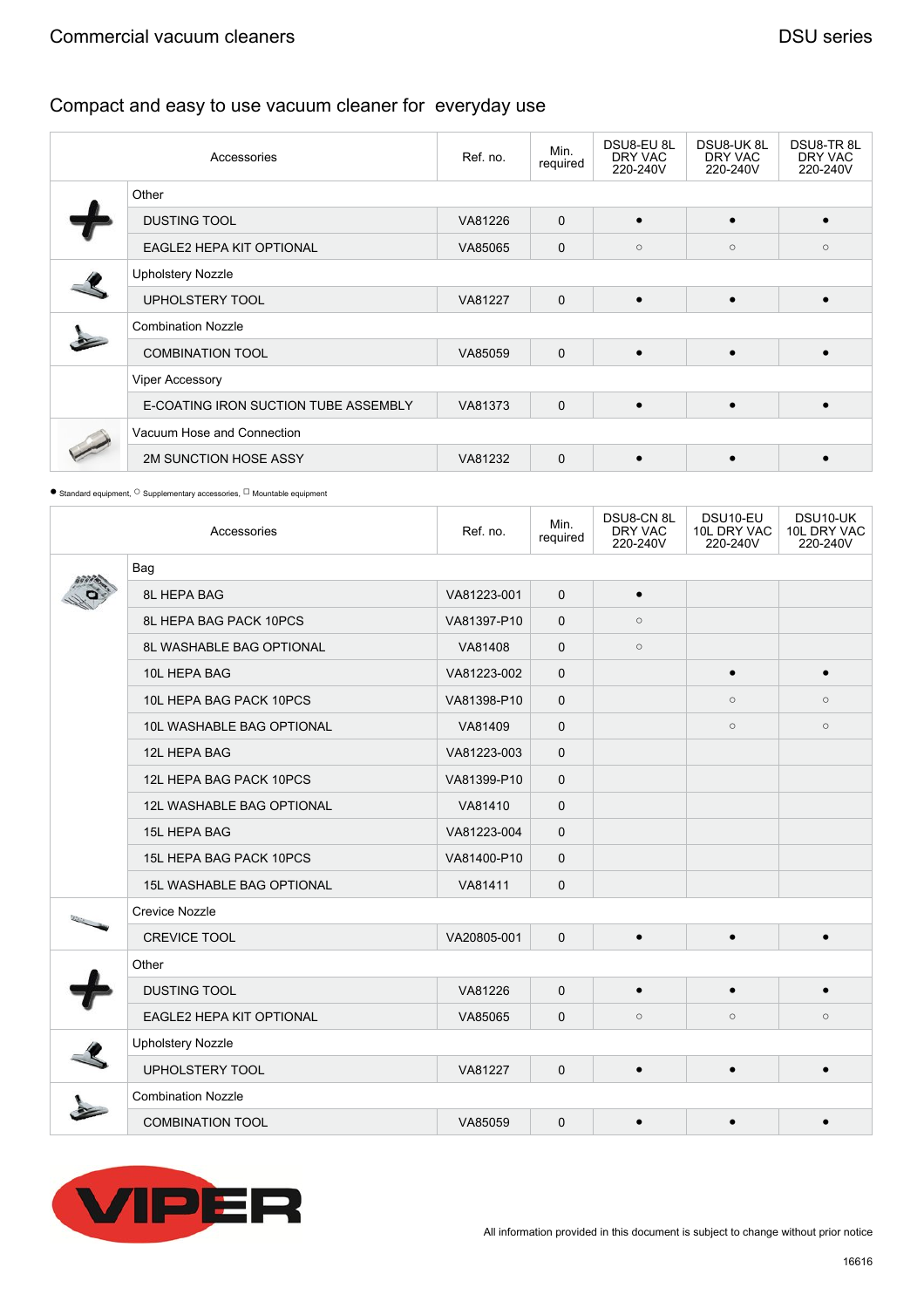#### Commercial vacuum cleaners **DSU** series

# Compact and easy to use vacuum cleaner for everyday use

| Accessories                          | Ref. no. | Min.<br>required | <b>DSU8-CN 8L</b><br>DRY VAC<br>220-240V | DSU <sub>10</sub> -EU<br>10L DRY VAC<br>220-240V | DSU <sub>10</sub> -UK<br>10L DRY VAC<br>220-240V |  |  |
|--------------------------------------|----------|------------------|------------------------------------------|--------------------------------------------------|--------------------------------------------------|--|--|
| Viper Accessory                      |          |                  |                                          |                                                  |                                                  |  |  |
| E-COATING IRON SUCTION TUBE ASSEMBLY | VA81373  | 0                | $\bullet$                                |                                                  |                                                  |  |  |
| Vacuum Hose and Connection           |          |                  |                                          |                                                  |                                                  |  |  |
| 2M SUNCTION HOSE ASSY                | VA81232  | 0                |                                          |                                                  |                                                  |  |  |

|                                                                                                | Accessories                          | Ref. no.    | Min.<br>required | DSU10-TR<br>10L DRY VAC<br>220-240V | DSU10-CN<br>10L DRY VAC<br>220-240V | DSU12-EU<br>12L DRY VAC<br>220-240V |  |  |  |
|------------------------------------------------------------------------------------------------|--------------------------------------|-------------|------------------|-------------------------------------|-------------------------------------|-------------------------------------|--|--|--|
|                                                                                                | Bag                                  |             |                  |                                     |                                     |                                     |  |  |  |
|                                                                                                | 8L HEPA BAG                          | VA81223-001 | $\mathbf{0}$     |                                     |                                     |                                     |  |  |  |
|                                                                                                | 8L HEPA BAG PACK 10PCS               | VA81397-P10 | $\mathbf{0}$     |                                     |                                     |                                     |  |  |  |
|                                                                                                | <b>8L WASHABLE BAG OPTIONAL</b>      | VA81408     | 0                |                                     |                                     |                                     |  |  |  |
|                                                                                                | 10L HEPA BAG                         | VA81223-002 | $\Omega$         | $\bullet$                           |                                     |                                     |  |  |  |
|                                                                                                | 10L HEPA BAG PACK 10PCS              | VA81398-P10 | $\mathbf 0$      | $\circ$                             | $\circ$                             |                                     |  |  |  |
|                                                                                                | 10L WASHABLE BAG OPTIONAL            | VA81409     | 0                | $\circ$                             | $\circ$                             |                                     |  |  |  |
|                                                                                                | 12L HEPA BAG                         | VA81223-003 | $\mathbf{0}$     |                                     |                                     | $\bullet$                           |  |  |  |
|                                                                                                | 12L HEPA BAG PACK 10PCS              | VA81399-P10 | $\mathbf{0}$     |                                     |                                     | $\circ$                             |  |  |  |
|                                                                                                | <b>12L WASHABLE BAG OPTIONAL</b>     | VA81410     | 0                |                                     |                                     | $\circ$                             |  |  |  |
|                                                                                                | 15L HEPA BAG                         | VA81223-004 | 0                |                                     |                                     |                                     |  |  |  |
|                                                                                                | 15L HEPA BAG PACK 10PCS              | VA81400-P10 | $\Omega$         |                                     |                                     |                                     |  |  |  |
|                                                                                                | <b>15L WASHABLE BAG OPTIONAL</b>     | VA81411     | 0                |                                     |                                     |                                     |  |  |  |
| $\frac{\partial^2 f(x)}{\partial x^2} = \frac{1}{2\pi i} \frac{\partial^2 f(x)}{\partial x^2}$ | Crevice Nozzle                       |             |                  |                                     |                                     |                                     |  |  |  |
|                                                                                                | <b>CREVICE TOOL</b>                  | VA20805-001 | 0                | $\bullet$                           | $\bullet$                           | $\bullet$                           |  |  |  |
|                                                                                                | Other                                |             |                  |                                     |                                     |                                     |  |  |  |
|                                                                                                | <b>DUSTING TOOL</b>                  | VA81226     | $\mathbf 0$      | $\bullet$                           |                                     | $\bullet$                           |  |  |  |
|                                                                                                | EAGLE2 HEPA KIT OPTIONAL             | VA85065     | $\mathbf 0$      |                                     | $\circ$                             | $\circ$                             |  |  |  |
|                                                                                                | <b>Upholstery Nozzle</b>             |             |                  |                                     |                                     |                                     |  |  |  |
|                                                                                                | UPHOLSTERY TOOL                      | VA81227     | $\mathbf 0$      |                                     |                                     |                                     |  |  |  |
|                                                                                                | <b>Combination Nozzle</b>            |             |                  |                                     |                                     |                                     |  |  |  |
|                                                                                                | <b>COMBINATION TOOL</b>              | VA85059     | $\mathbf{0}$     | $\bullet$                           | $\bullet$                           | $\bullet$                           |  |  |  |
|                                                                                                | <b>Viper Accessory</b>               |             |                  |                                     |                                     |                                     |  |  |  |
|                                                                                                | E-COATING IRON SUCTION TUBE ASSEMBLY | VA81373     | 0                | $\bullet$                           | $\bullet$                           | $\bullet$                           |  |  |  |
|                                                                                                | Vacuum Hose and Connection           |             |                  |                                     |                                     |                                     |  |  |  |
|                                                                                                | 2M SUNCTION HOSE ASSY                | VA81232     | 0                | $\bullet$                           |                                     |                                     |  |  |  |

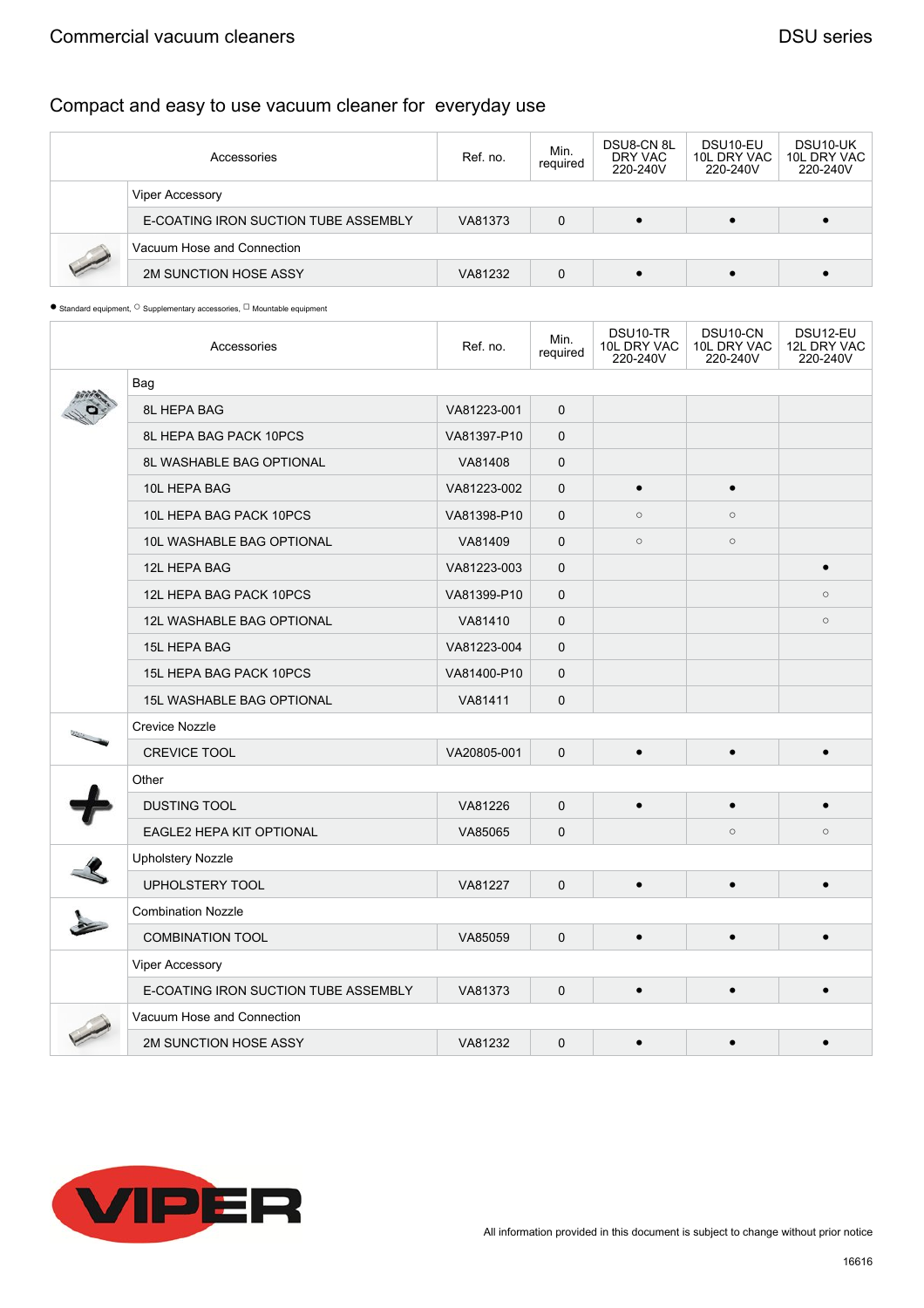$\bullet$  Standard equipment,  $\circ$  Supplementary accessories,  $\Box$  Mountable equipment

| Accessories                                                                                                                    |                                      | Ref. no.    | Min.<br>required | DSU12-UK<br>12L DRY VAC<br>220-240V | DSU12-TR<br>12L DRY VAC<br>220-240V | DSU12-CN<br>12L DRY VAC<br>220-240V |  |  |
|--------------------------------------------------------------------------------------------------------------------------------|--------------------------------------|-------------|------------------|-------------------------------------|-------------------------------------|-------------------------------------|--|--|
|                                                                                                                                | Bag                                  |             |                  |                                     |                                     |                                     |  |  |
|                                                                                                                                | 8L HEPA BAG                          | VA81223-001 | 0                |                                     |                                     |                                     |  |  |
|                                                                                                                                | 8L HEPA BAG PACK 10PCS               | VA81397-P10 | 0                |                                     |                                     |                                     |  |  |
|                                                                                                                                | <b>8L WASHABLE BAG OPTIONAL</b>      | VA81408     | $\mathbf 0$      |                                     |                                     |                                     |  |  |
|                                                                                                                                | 10L HEPA BAG                         | VA81223-002 | $\mathbf 0$      |                                     |                                     |                                     |  |  |
|                                                                                                                                | 10L HEPA BAG PACK 10PCS              | VA81398-P10 | 0                |                                     |                                     |                                     |  |  |
|                                                                                                                                | 10L WASHABLE BAG OPTIONAL            | VA81409     | 0                |                                     |                                     |                                     |  |  |
|                                                                                                                                | 12L HEPA BAG                         | VA81223-003 | $\mathbf 0$      | $\bullet$                           |                                     | $\bullet$                           |  |  |
|                                                                                                                                | 12L HEPA BAG PACK 10PCS              | VA81399-P10 | $\mathbf 0$      | $\circ$                             | $\circ$                             | $\circ$                             |  |  |
|                                                                                                                                | <b>12L WASHABLE BAG OPTIONAL</b>     | VA81410     | 0                | $\circ$                             | $\circ$                             | $\circ$                             |  |  |
|                                                                                                                                | 15L HEPA BAG                         | VA81223-004 | $\mathbf 0$      |                                     |                                     |                                     |  |  |
|                                                                                                                                | 15L HEPA BAG PACK 10PCS              | VA81400-P10 | $\mathbf 0$      |                                     |                                     |                                     |  |  |
|                                                                                                                                | <b>15L WASHABLE BAG OPTIONAL</b>     | VA81411     | 0                |                                     |                                     |                                     |  |  |
| $\label{eq:2.1} \begin{array}{c} \mathcal{L}(\mathcal{E}_{\mathcal{E}}) \\ \mathcal{L}(\mathcal{E}_{\mathcal{E}}) \end{array}$ | <b>Crevice Nozzle</b>                |             |                  |                                     |                                     |                                     |  |  |
|                                                                                                                                | CREVICE TOOL                         | VA20805-001 | 0                | $\circ$                             | $\bullet$                           | $\bullet$                           |  |  |
|                                                                                                                                | Other                                |             |                  |                                     |                                     |                                     |  |  |
|                                                                                                                                | <b>DUSTING TOOL</b>                  | VA81226     | $\Omega$         | $\bullet$                           |                                     | $\bullet$                           |  |  |
|                                                                                                                                | EAGLE2 HEPA KIT OPTIONAL             | VA85065     | $\mathbf 0$      | $\circ$                             | $\circ$                             | $\circ$                             |  |  |
|                                                                                                                                | Upholstery Nozzle                    |             |                  |                                     |                                     |                                     |  |  |
|                                                                                                                                | <b>UPHOLSTERY TOOL</b>               | VA81227     | $\Omega$         |                                     |                                     |                                     |  |  |
|                                                                                                                                | <b>Combination Nozzle</b>            |             |                  |                                     |                                     |                                     |  |  |
|                                                                                                                                | <b>COMBINATION TOOL</b>              | VA85059     | 0                | $\bullet$                           | $\bullet$                           | $\bullet$                           |  |  |
|                                                                                                                                | Viper Accessory                      |             |                  |                                     |                                     |                                     |  |  |
|                                                                                                                                | E-COATING IRON SUCTION TUBE ASSEMBLY | VA81373     | 0                | $\bullet$                           | $\bullet$                           | $\bullet$                           |  |  |
|                                                                                                                                | Vacuum Hose and Connection           |             |                  |                                     |                                     |                                     |  |  |
|                                                                                                                                | 2M SUNCTION HOSE ASSY                | VA81232     | $\mathbf 0$      |                                     |                                     |                                     |  |  |

| Accessories  |                                 | Ref. no.    | Min.<br>required | DSU15-EU<br>15L DRY VAC<br>220-240V | DSU15-UK<br>15L DRY VAC<br>220-240V | DSU15-TR<br>15L DRY VAC<br>220-240V |
|--------------|---------------------------------|-------------|------------------|-------------------------------------|-------------------------------------|-------------------------------------|
|              | Bag                             |             |                  |                                     |                                     |                                     |
| $\mathbf{p}$ | 8L HEPA BAG                     | VA81223-001 | $\mathbf 0$      |                                     |                                     |                                     |
|              | 8L HEPA BAG PACK 10PCS          | VA81397-P10 | $\mathbf 0$      |                                     |                                     |                                     |
|              | <b>8L WASHABLE BAG OPTIONAL</b> | VA81408     | 0                |                                     |                                     |                                     |
|              | 10L HEPA BAG                    | VA81223-002 | $\mathbf 0$      |                                     |                                     |                                     |
|              | 10L HEPA BAG PACK 10PCS         | VA81398-P10 | 0                |                                     |                                     |                                     |

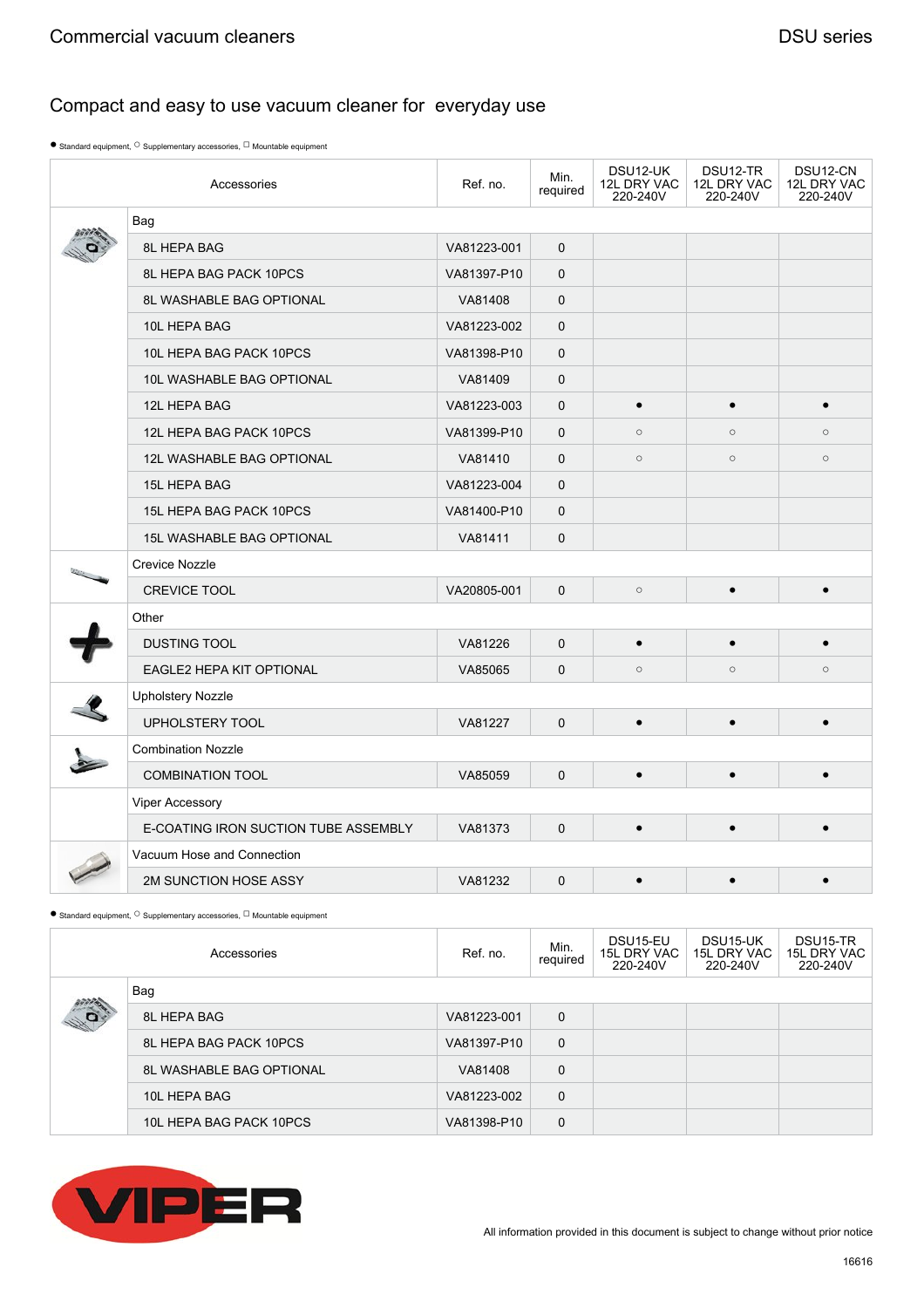| Accessories                          | Ref. no.    | Min.<br>required | DSU15-EU<br><b>15L DRY VAC</b><br>220-240V | DSU15-UK<br>15L DRY VAC<br>220-240V | DSU15-TR<br>15L DRY VAC<br>220-240V |  |  |
|--------------------------------------|-------------|------------------|--------------------------------------------|-------------------------------------|-------------------------------------|--|--|
| 10L WASHABLE BAG OPTIONAL            | VA81409     | 0                |                                            |                                     |                                     |  |  |
| 12L HEPA BAG                         | VA81223-003 | $\mathbf 0$      |                                            |                                     |                                     |  |  |
| 12L HEPA BAG PACK 10PCS              | VA81399-P10 | 0                |                                            |                                     |                                     |  |  |
| <b>12L WASHABLE BAG OPTIONAL</b>     | VA81410     | 0                |                                            |                                     |                                     |  |  |
| 15L HEPA BAG                         | VA81223-004 | $\mathbf 0$      | $\bullet$                                  | $\bullet$                           | $\bullet$                           |  |  |
| 15L HEPA BAG PACK 10PCS              | VA81400-P10 | $\mathbf 0$      | $\circ$                                    | $\circ$                             | $\circ$                             |  |  |
| <b>15L WASHABLE BAG OPTIONAL</b>     | VA81411     | $\mathbf 0$      | $\circ$                                    | $\circ$                             | $\circ$                             |  |  |
| <b>Crevice Nozzle</b>                |             |                  |                                            |                                     |                                     |  |  |
| <b>CREVICE TOOL</b>                  | VA20805-001 | $\mathbf 0$      | $\bullet$                                  |                                     | $\bullet$                           |  |  |
| Other                                |             |                  |                                            |                                     |                                     |  |  |
| <b>DUSTING TOOL</b>                  | VA81226     | $\mathbf 0$      | $\bullet$                                  | $\bullet$                           | $\bullet$                           |  |  |
| <b>EAGLE2 HEPA KIT OPTIONAL</b>      | VA85065     | $\mathbf 0$      | $\circ$                                    | $\circ$                             | $\circ$                             |  |  |
| <b>Upholstery Nozzle</b>             |             |                  |                                            |                                     |                                     |  |  |
| UPHOLSTERY TOOL                      | VA81227     | $\mathbf 0$      | $\bullet$                                  | $\bullet$                           | $\bullet$                           |  |  |
| <b>Combination Nozzle</b>            |             |                  |                                            |                                     |                                     |  |  |
| <b>COMBINATION TOOL</b>              | VA85059     | 0                | $\bullet$                                  | $\bullet$                           | $\bullet$                           |  |  |
| <b>Viper Accessory</b>               |             |                  |                                            |                                     |                                     |  |  |
| E-COATING IRON SUCTION TUBE ASSEMBLY | VA81373     | 0                | $\bullet$                                  | $\bullet$                           | $\bullet$                           |  |  |
| Vacuum Hose and Connection           |             |                  |                                            |                                     |                                     |  |  |
| 2M SUNCTION HOSE ASSY                | VA81232     | $\mathbf 0$      | $\bullet$                                  | $\bullet$                           | $\bullet$                           |  |  |

| Accessories                      | Ref. no.    | Min.<br>required | DSU15-CN<br>15L DRY VAC<br>220-240V |
|----------------------------------|-------------|------------------|-------------------------------------|
| Bag                              |             |                  |                                     |
| 8L HEPA BAG                      | VA81223-001 | $\mathbf 0$      |                                     |
| 8L HEPA BAG PACK 10PCS           | VA81397-P10 | $\mathbf 0$      |                                     |
| 8L WASHABLE BAG OPTIONAL         | VA81408     | $\mathbf 0$      |                                     |
| 10L HEPA BAG                     | VA81223-002 | $\mathbf 0$      |                                     |
| 10L HEPA BAG PACK 10PCS          | VA81398-P10 | $\mathbf 0$      |                                     |
| 10L WASHABLE BAG OPTIONAL        | VA81409     | $\mathbf 0$      |                                     |
| 12L HEPA BAG                     | VA81223-003 | $\mathbf 0$      |                                     |
| 12L HEPA BAG PACK 10PCS          | VA81399-P10 | $\mathbf 0$      |                                     |
| 12L WASHABLE BAG OPTIONAL        | VA81410     | $\Omega$         |                                     |
| 15L HEPA BAG                     | VA81223-004 | $\mathbf 0$      | $\bullet$                           |
| 15L HEPA BAG PACK 10PCS          | VA81400-P10 | $\Omega$         | $\circ$                             |
| <b>15L WASHABLE BAG OPTIONAL</b> | VA81411     | $\Omega$         | $\circ$                             |